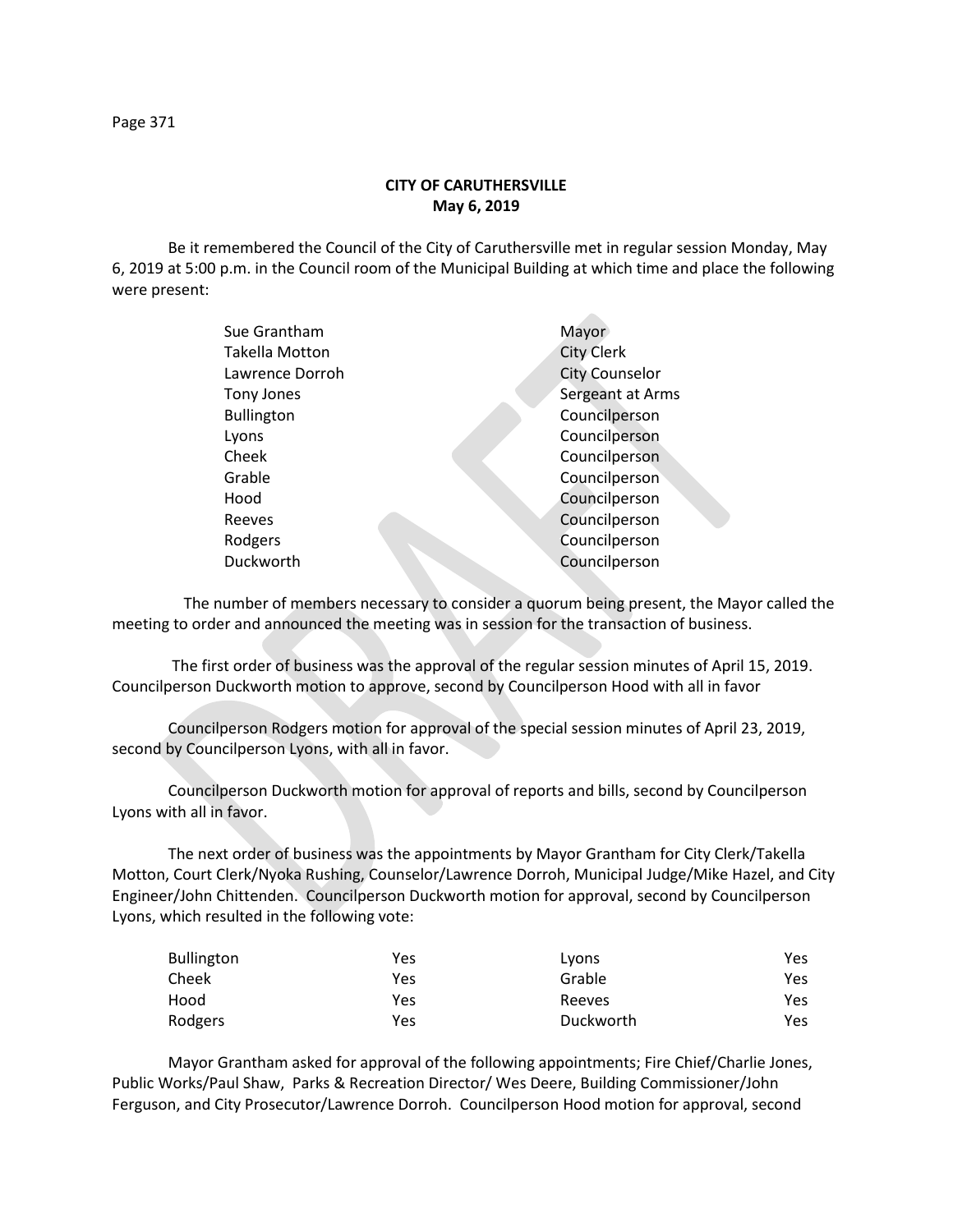by Councilperson Duckworth, which resulted in the following vote:

| <b>Bullington</b> | Yes | Lyons     | Yes |
|-------------------|-----|-----------|-----|
| Cheek             | Yes | Grable    | Yes |
| Hood              | Yes | Reeves    | Yes |
| Rodgers           | Yes | Duckworth | Yes |

Mayor Grantham asked for approval for the Tree Board/Jane Ellen Lazenby and Wes Deere as ExOfficio, Planning & Zoning Commission/Lisa Curtis, Library Board/Johnny Barnett, and Airport Board/ Jimmy Lyons as ExOfficio. Councilperson Grable motion for approval, second by Councilperson Lyons, with all in favor.

Mayor Grantham asked for approval of the Council committees, Councilperson Grable motion for approval, second by Councilperson Hood, with all in favor as follows:

| Finance            | <b>Street &amp; Sanitation</b> | Insurance              | Police & Fire      | Water & Sewer          |
|--------------------|--------------------------------|------------------------|--------------------|------------------------|
| Jimmy Lyons        | Matt Duckworth                 | J. J. Bullington       | Johnny Hood        | <b>Barbara Rodgers</b> |
| J. J. Bullington   | Barbara Rodgers                | <b>Barbara Rodgers</b> | <b>Teddy Cheek</b> | Don Grable             |
| <b>Teddy Cheek</b> | Don Grable                     | Matt Duckworth         | Don Grable         | Jimmy Lyons            |
| Johnny Hood        | Jennifer Reeves                | Jimmy Lyons            | Jennifer Reeves    | <b>Teddy Cheek</b>     |

Unfinished business; Mayor Grantham reported that Gayle Sheppard the contact for the building on Ward Ave. that's a safety issue will be meeting with her attorney to be advised on how to proceed. The title is in the name of her deceased husband, and they were given Counselor's contact information.

Police report; Chief Tony Jones attended the Police Memorial for Fallen Officers; his appointments are as follows:

Administrative Investigative Jerry Hudgens, Assistant Chief (Major) Terry Privett, Captain

Jeremy Darnell, Lieutenant **Paul Meacham, Sergeant** Paul Meacham, Sergeant Shane Wiseman, Sergeant/Sex Crimes Corey Vaughn, Patrolman David Ward, Corporal New York Corporal Kaleb Johnson, Patrolman Rodney Jackson, Patrolman Matt Vincent, Patrolman/K9 Officer Code Enforcement Jerry Hudgens, Jr., Patrolman Sonya Fuller Matt Julius, Patrolman Bryan Lacy, Patrolman (PT)

School Resource Officer Animal Control James Beaver, Corporal Chris Thacker, Humane Brianna Shelly, Patrolman (Academy)

Daniel Kinder, Desk Office (R) Dustin Fitzwater, Patrolman/Investigator

Patrol Housing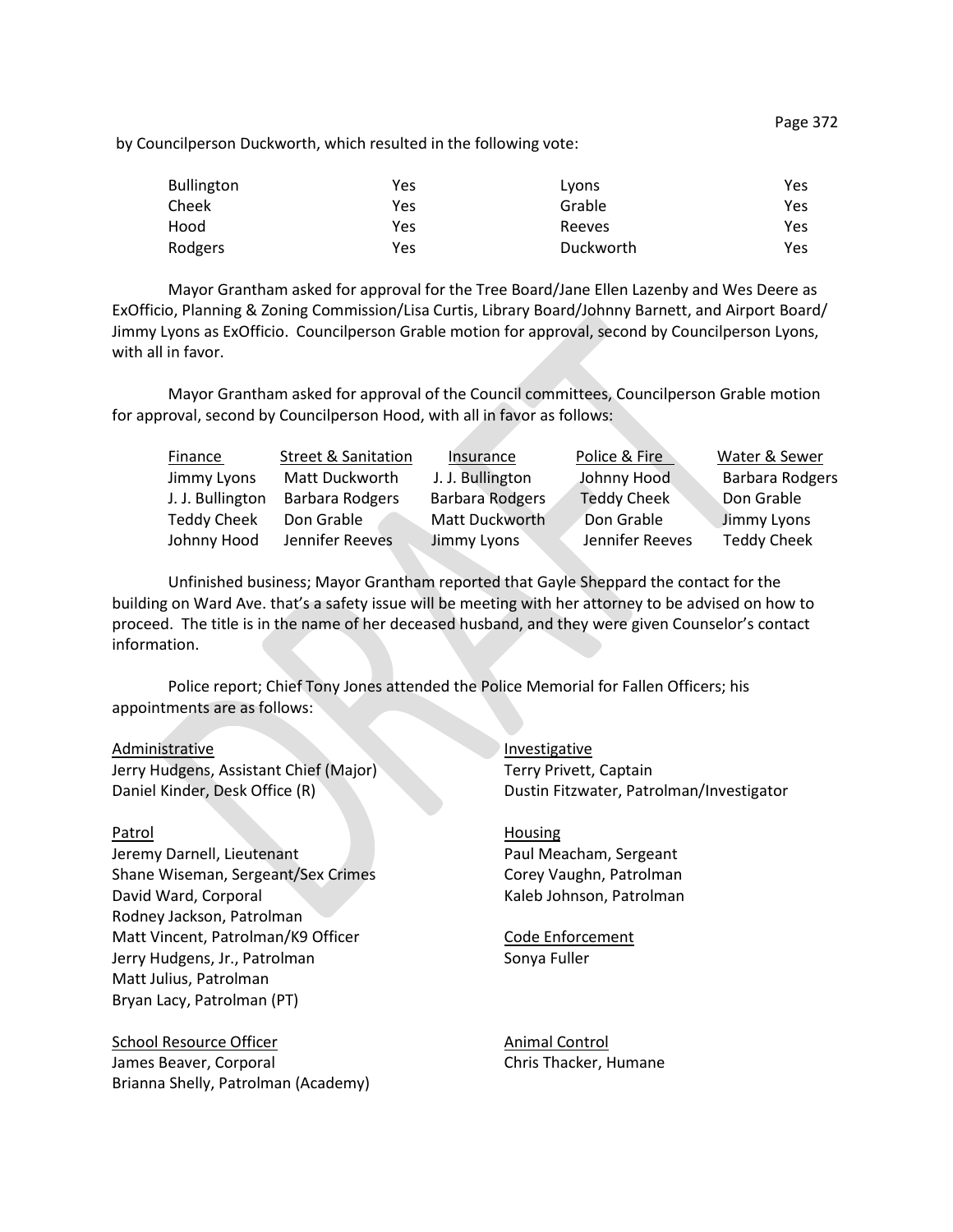## Page 373

Councilperson Bullington motion for approval of the Police appointments, second by Councilperson Hood, with all in favor.

Chief Charlie Jones appointments are as follows: Lynn Moss/Assistant Chief, Kevin Curtis/Captain, Randy Guest/First Lieutenant, Jerry Hudgens/Second Lieutenant, Charlie Jones/Engineer, Jim Lyons/Engineer, James Rushing/Engineer, Kevin Curtis/Engineer, Ron Warren/Firefighter II, Tony Smith/Firefighter II, Ricky Floyd/Firefighter II, Terry Rushing/Firefighter II, Tina Cook/Firefighter II, Paul Shaw/Firefighter II, Troy Meals/Firefighter I, Jess Cagle/Firefighter, Terry Privett/Firefighter, Michael Coleman/Firefighter, B. T. Merideth/Firefighter, Thomas Guest/Firefighter, Brian Shelton/Firefighter, Jerry Hudgens, Jr./Firefighter, Ross Pilcher/Firefighter, Jimmy Lyons/Firefighter, Chris Callen/Firefighter. Councilperson Duckworth motion for approval, second by Councilperson Hood, all in favor with Councilperson Lyons abstaining.

Paul Shaw appointments are as follows: Bookkeeper/Gena Glass, Wastewater Superintendent/Richard Lee, and Street & Sanitation Supervisor, Water Distribution & Plant Chief Operator/James Elliott. Councilperson Duckworth motion for approval, second by Councilperson Lyons, with all in favor.

Code Enforcement report; Sonya Fuller reported sending out letters, and the rain has hindered some progress. Ms. Fuller is due in court for a code violation, and continuing to get the word out for the spring cleanup week. Paul Shaw stated that 2 of the big roll offs had been filled today, and will be picked up tomorrow.

Park & Recreation report; Wes Deere reported that the Recreation Center now has inside and outside pickleball, baseball is ongoing, and the wrestling event is May 18, 2019. Mr. Deere's appointments are as follows: Karen Henson/Office Manager, Mario Pitts/Assistant Director, and Niki Tate/FT Life Guard. Councilperson Duckworth motion for approval, second by Councilperson Grable, with all in favor.

Library report; Teresa Tidwell reported that 10 people attended the Career Center set up in the Library in which they filled out applications and worked on resumes. The Career Day will occur every month on the last Tuesday, copies and faxes will be free to send out. There will be a Teddy Bear picnic June 1, 2019 at 2:00 p.m. The teddy bear is somewhat like build a bear; signups are at the Library for \$20.00.

Humane report; Karol Wilcox reported that the Blytheville Animal Shelter and Assistant Chief visited with them, and looking to replicate what they're doing. The Animal Shelter is offering a reward for any information about a Labrador puppy found in the Brown Shoe ditch which had been shot in the jaw and placed in a tire in the water. Open House was a huge success with 100 in attendance, and a Lifesaving Grant was received for PETCO. A vaccination clinic will be available at the shelter Saturday, May 11, 2019 from 1:00 p.m. to 2:30 p.m. with Dr. Bill Embry of the Malden Veterinary Clinic. Dog tags will be available for purchase during the Vaccination Clinic. For the month of April there was intake of 22 dogs and 12 kittens, 17 dogs and 9 cats were adopted, 1 dog redeemed, 1 death, and 1 sent to Rescue; Officer Thacker wrote 22 citations. There was a removal of 7 dogs and 5 cats from a residence with 10 more cats and 3 dogs on the property. There are two more residents on the list with similar circumstances, but have to be planned strategically because of constraints on housing them. The 5k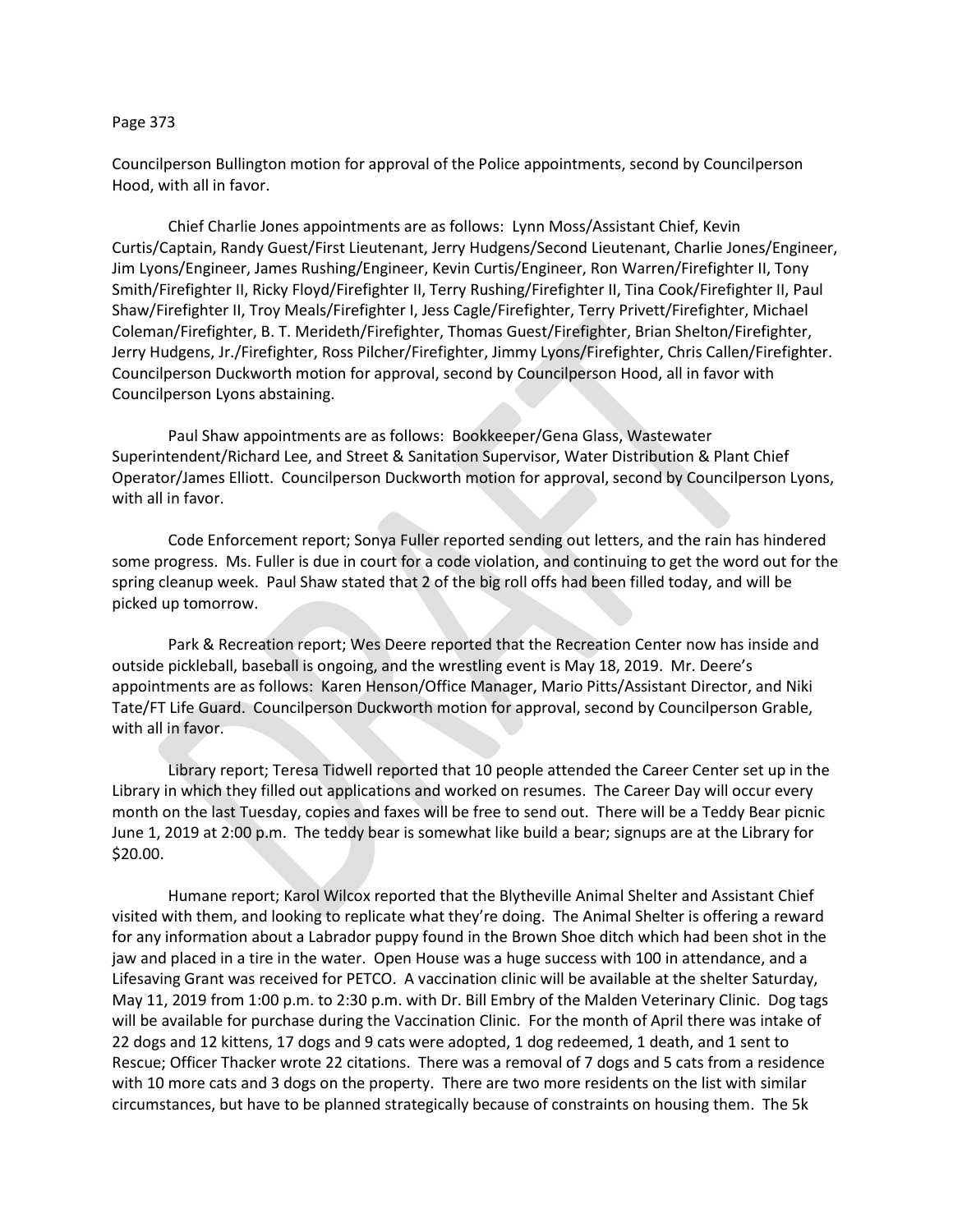walk was a success with more attendance than last year.

Councilperson Rodgers was concerned about the pets that run at large and leaving their waste in yards, also with the owners letting their pets leave their waste while walking them. Counselor Dorroh will be looking at the ordinance to see if it states anything for pet owners to pick up their pets waste.

Fire report; Fire calls from April 16, 2019 through May 6, 2019 are as follows: 4/16/19; Call on 545 County Rd 362, 4/22/19; 545 County Rd 362, 4/22/19; Vehicle fire on County Rd 363 a total loss, 4/26/19; Grass fire Rt. U& Rt. H, 4/26/19; Electrical fire in attic on E. 20<sup>th</sup> St, 4/27/19; Bird nest smoking in porch light on Gayosa, 4/30/19; Eighteen wheeler brakes overheated on Rt. U & D, 5/3/19; Vehicle accident on I55, 5/4/19; Structure fire on County Rd 553 a total loss, 5/6/19; Gas main was struck at Taven Apts. Training for the month of April was Hose Practices with 17 firefighters in attendance.

Economic report; Jason Smith definitely wants to be a part of the branding event for the City. A meeting will occur Wednesday, May 15, 2019 regarding the application process for the UM Extension Building Local Prosperities. Scheduling is ongoing with the City website and branding focus group. The Arts Council has met and moving forward with Mickey Davis with McClure Industries on the Exchange Building, and Mr. Davis sent a playbook for the Exchange Building project. Vicki Bean will be involved with the pushing forward of Missouri reconnecting with the Mississippi Parkway Commission. The Arts Council will also be reserving trees for this year's Holiday River Lights; proceeds going towards street decorations for the City.

New Business; There was discussion of a contingency plan for missed pickups by Republic when there's a breakdown or when they pack out. Republic concern is residents having more trash cans than what they're supposed to have, causing them to pick up extra trash, and packing out. They will be providing a list as to who's supposed to have 1 or 2 cans extra. Counselor Dorroh stated the contract with Republic has liquidated damages within 24 hours for pickup. Councilperson Grable inquired of the rock pile on the northeast corner of  $12<sup>th</sup>$  and Ward; it's staging for contractors and will be addressed. There were questions about cones on some of the streets; they will be filled once the City cleanup is done.

The County Tax Collector is selling properties for 5 years of back taxes, and would like to know if the City would like to do the same. There was a question about the City recouping from the mowing of the properties; Counselor Dorroh stated that the recourse are liens against the property applied to the taxes, which can be sold on the court house steps by the City same as the County. Mayor Grantham has spoken with the City Collector about going ahead and sending out delinquent notices on taxes. Chief Tony Jones will be putting in the paper a notice of a road block for the checking of the City sticker, to get people to pay their City personal taxes if they haven't paid. Councilperson Duckworth motion for approval of the accepting the provisions for the City that the County as set forth for the sale of property, second by Councilperson Lyons, which resulted in the following vote:

| <b>Bullington</b> | Yes | Lyons     | Yes |
|-------------------|-----|-----------|-----|
| Cheek             | Yes | Grable    | Yes |
| Hood              | Yes | Reeves    | Yes |
| Rodgers           | Yes | Duckworth | Yes |